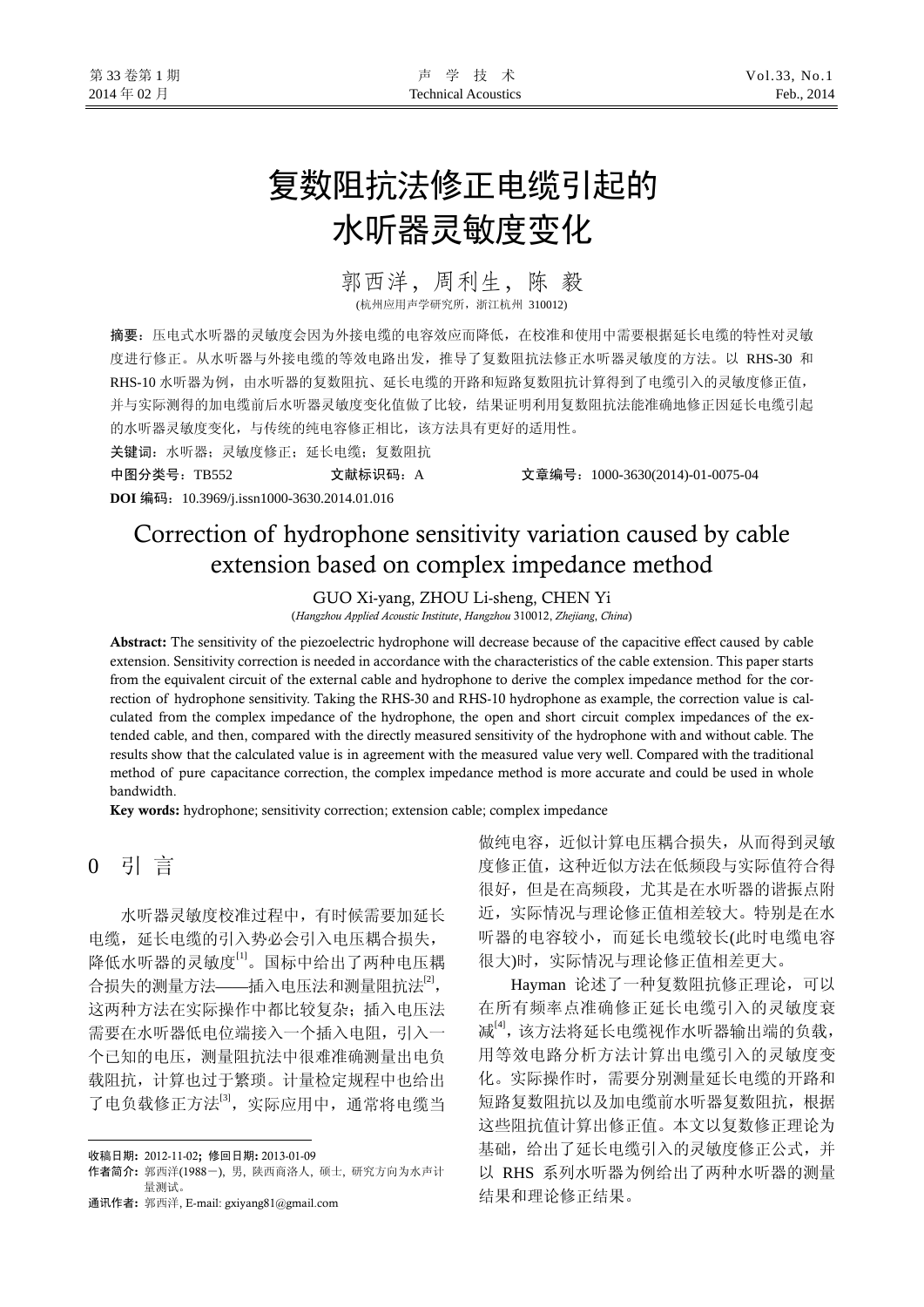#### 1 复数阻抗修正理论

如图 1 所示,假如不加延长电缆的水听器灵敏 度为  $M_0$ , 自带电缆末端测得的复数阻抗为 ZH; 加 了延长电缆后,在延长电缆末端测得的水听器的阻 抗为 ZH', 灵敏度为 Mc;延长电缆的开路特性阻抗  $\bigtriangledown$  *Z<sub>oC</sub>*, 短路特性阻抗为 *Z<sub>sC</sub>*, 假设测量设备的输入 阻抗足够高,分析电路可以得到如下关系式:



图 1 水听器与延长电缆连接等效电路图



$$
M_c = \frac{V_2}{P_s} \tag{1}
$$

$$
Z_{H}^{\prime} = \frac{V_2}{I_2} \bigg|_{P_S = 0} \tag{2}
$$

$$
Z_{OC} = \frac{V_1}{I_1}\bigg|_{I_2 = 0} \tag{3}
$$

$$
Z_{sc} = \frac{V_1}{I_1|_{V_2=0}} \tag{4}
$$

式中:*V*<sup>1</sup> 是不加延长电缆时水听器自带电缆输出端 的电压值;*V*<sup>2</sup> 是在延长电缆末端测得的电压值;*P*<sup>S</sup> 是作用在水听器上的声压大小,电缆的传输特性函 数如下 $^{[5]}$ :

$$
V_1 = V_2 \cos(\beta l) + jI_2 Z_0 \sin(\beta l)
$$
  
\n
$$
I_1 = jV_2 \frac{\sin(\beta l)}{Z_0} + I_2 \cos(\beta l)
$$
\n(5)

式中: β 是电缆的传播常数;*l* 是电缆的长度;*Z*<sup>0</sup> 是电缆的特性阻抗。由于水听器的输出端的负载阻 抗很高,电流可近似为 0,则有:

$$
V_1 = V_2 \cos(\beta l) \tag{6}
$$

如图 1 所示,由流过电缆的电流相等列出方程:

$$
\frac{M_0 P_S}{Z_H + Z_{OC}} = \frac{V_1}{Z_{OC}} = \frac{V_2 \cos(\beta l)}{Z_{OC}}
$$
(7)

$$
\mathcal{H}\lambda \vec{\mathbf{x}}(1)\overline{\mathbf{u}}\boxtimes \mathcal{H}\mathbf{H}
$$
  

$$
M_0 = \cos(\beta l) \left(\frac{Z_H + Z_{OC}}{Z_{OC}}\right) M_C
$$
 (8)

$$
\begin{aligned}\n&\triangle V_2=0 \quad I_2=0 \quad \text{iff } \exists \langle 5 \rangle \langle \langle 3 \rangle, \ (4) \overline{\eta} \langle \langle 4 \rangle \\
&Z_{OC} = -jZ_0 \cot(\beta l) \tag{9} \\
&Z_{SC} = jZ_0 \tan(\beta l) \tag{10}\n\end{aligned}
$$

式(9)乘以式(10),得到

$$
Z_0^2 = Z_{OC} Z_{SC} \tag{11}
$$

式(9)除以式(10),得到

$$
\frac{Z_{oc}}{Z_{sc}} = -\frac{\cos^2(\beta l)}{\sin^2(\beta l)}
$$
(12)

代入 cos<sup>2</sup> x+sin<sup>2</sup> x=1 化简后得到

$$
\cos^2(\beta l) = \frac{Z_{oc}}{Z_{oc} - Z_{sc}}\tag{13}
$$

只考虑幅度, 将式(13)中的cos(βl)代入(8)得:

$$
|M_0| = \sqrt{\frac{Z_{OC}}{Z_{OC} - Z_{SC}}} \left| \frac{Z_H + Z_{OC}}{Z_{OC}} \right| |M_C|
$$
 (14)

设声压作用为零,即 *P*<sub>5</sub>=0, 则图 1 可简化成图 2。



图 2 无声压作用时水听器等效电路图

Fig.2 Electrical equivalent circuit of a hydrophone without acoustic source

分析図 2 可知 
$$
V_1/I_1 = Z_H
$$
, 约合方種(2)和(5)得

$$
Z_{H} = -\frac{V_{1}}{I_{1}} = \frac{\cos(\beta l)Z_{H}' - jZ_{0}\sin(\beta l)}{-j\sin(\beta l)\frac{Z_{H}'}{Z_{0}} + \cos(\beta l)}
$$
(15)

式(15)中分子分母同时乘以-jZ<sub>0</sub>/sin(βl) 得到

$$
Z_{H} = \frac{-jZ_{0} \cot(\beta l)Z_{H}^{'} - jZ_{0}^{2}}{-Z_{H}^{'} - jZ_{0} \cot(\beta l)}
$$
(16)

将式(9)和式(11)代入可得到加电缆时水听器阻 抗的表达式:

$$
Z_{H}^{\prime} = \frac{Z_{OC}(Z_{H} + Z_{SC})}{Z_{OC} + Z_{H}}
$$
\n(17)

将式(17)代入式(14)可得到加电缆时灵敏度为

$$
|M_c| = \frac{\sqrt{|Z_{OC}(Z_{OC} - Z_{SC})|}}{|Z_{OC} + Z_H|} |M_0|
$$
\n(18)

用对数形式表示可得加电缆前后的灵敏度变化:

$$
\Delta M = M_C - M_0 = 20 \lg \left[ \frac{\sqrt{|Z_{OC}(Z_{OC} - Z_{SC})|}}{|Z_{OC} + Z_H|} \right]
$$
(19)

上式中的 *ZOC* 可由电缆开路时测得,*ZSC* 可由 电缆短路时测得,*ZH* 是未加电缆时水听器的复数 阻抗。由公式(17)知,分别测量出延长电缆的开路 阻抗和短路阻抗,以及未加延长线时水听器的阻 抗,就可计算出加电缆后水听器的阻抗。同样,根 据公式(19)可计算加电缆前后水听器灵敏度的变化值。

纯电容灵敏度修正公式如式(20):

$$
\Delta M' = M_C - M_0 = 20 \lg \left[ \frac{C_H'}{C_H' - C_{OC}} \right] \tag{20}
$$

式中:  $C_H$  表示加电缆之后水听器的电容量;  $C_{OC}$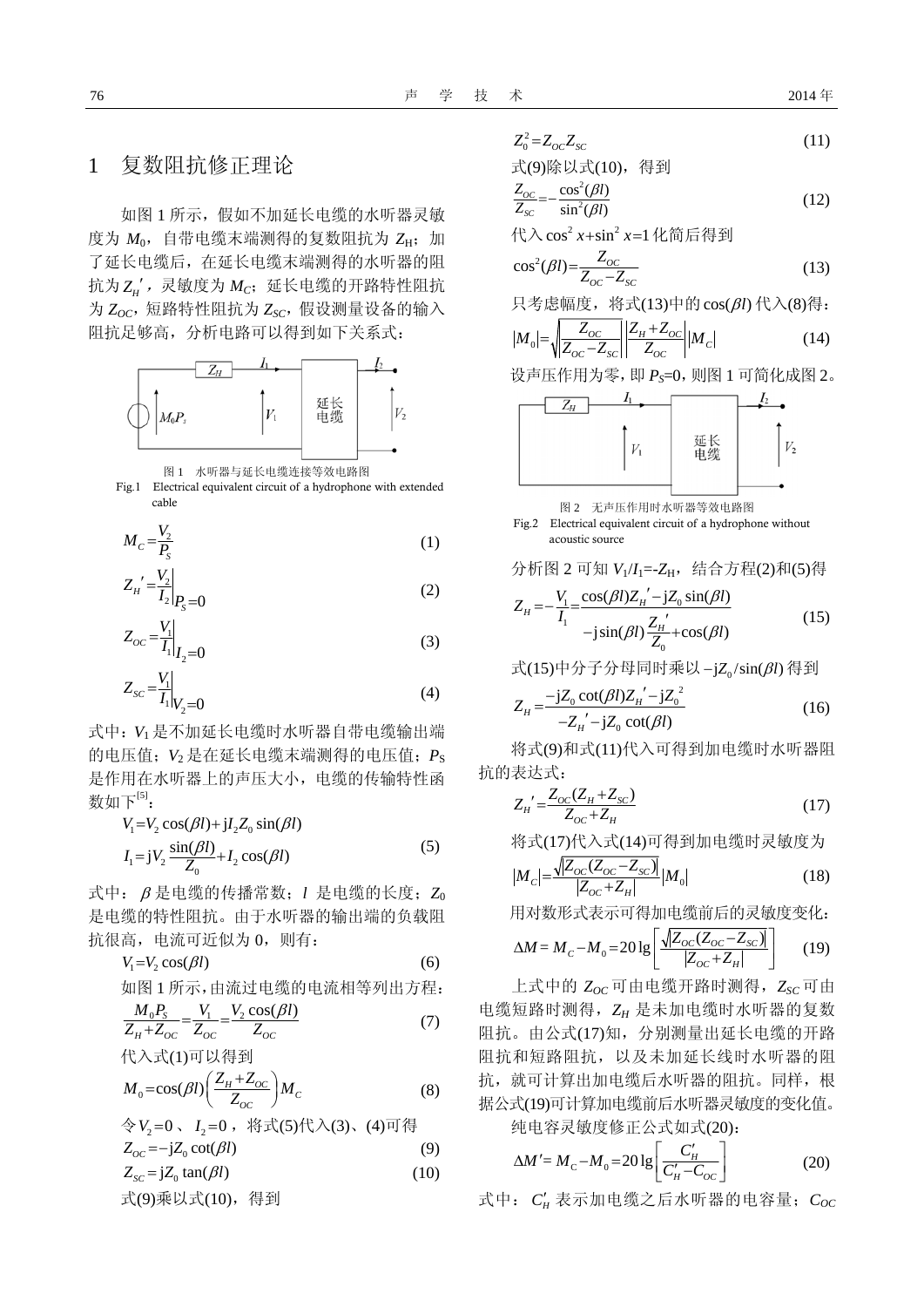表示电缆的开路电容。

#### 2 阻抗测量及修正结果

为了验证上述理论,选择了杭州应用声学研究 所制造的 RHS 系列水听器作为研究对象, 第一只 水听器为 RHS-30, 它的敏感元件是直径为 30 mm 的陶瓷球, 自带 10m 电缆, 静态电容为 13790 pF, 谐振点以下的灵敏度为−195 dB 左右;第二只水听 器为 RHS-10,它的敏感元件为直径 10 mm 的陶瓷 球, 自带 10 m 电缆, 静态电容 8060 pF, 远离谐振 频率的低频段灵敏度约为−210 dB。两根延长电缆, 一根长 10 m, 静态开路电容约为 1000 pF, 另一根 长 30 m, 静态开路电容约为 3000 pF。

首先将水听器置于水中用 Agilent 4294A 阻抗 分析仪测量了不加延长电缆和加延长电缆时两只 水听器的阻抗曲线,RHS-30 水听器的谐振点在 50 kHz 左右, 选取测量阻抗的频率范围为 5~100 kHz, RHS-10 水听器的谐振点在 150 kHz 左右, 选取测 量阻抗时的频率范围为 5~300 kHz; 再在相同的频 率范围内分别测量了延长电缆的开路和短路复数 阻抗,根据公式(17)计算出未加电缆时的阻抗与实 际测量值作比较,为了便于观察,将阻抗用导纳形 式表示。

图 3 和图 4 中,实线表示的是实际测量得到的 水听器没有加延长线时的导纳曲线,虚线是实际测 量得到的加了延长电缆之后测得的导纳曲线,而星 点描绘的是根据公式(17)计算得到的加延长电缆后 的导纳。图 3 给出的是 RHS-30 水听器加 10 m 延 长线前后的导纳曲线,图 4 给出的是 RHS-10 水听 器分别加 10 m、30 m 延长电缆以及不加延长电缆 时的导纳曲线。

可见,根据上述公式计算的水听器加电缆后的 导纳值与实际测量值符合得非常好;加延长电缆之 后水听器的开路导纳增大,随着频率的增加,导纳 增加的愈加明显;需要指出的是图 3 中加延长电缆 前后电导变化不是很明显,只有在 80 kHz 以上才 能看出一点微小的差别,这主要是因为 RHS-30 水 听器本身的电容就比较大,电缆的引入对电导的影 响较小;从图 4 也可以看出延长电缆越长引起的开 路导纳变化越大。

引起上述现象的原因可通过分析图 1 得到, 电 缆的接入就相当于在水听器的输出端并入了一个 电阻和一个电容,虽然电缆自身的电阻很小,但是 在高频段也会有很大影响,并入的电阻使水听器的 开路电阻减小,表现在导纳图中也就是电导的增







Fig.4 The variation of conductance and susceptance of RHS-10 hydrophone with and without extended cable